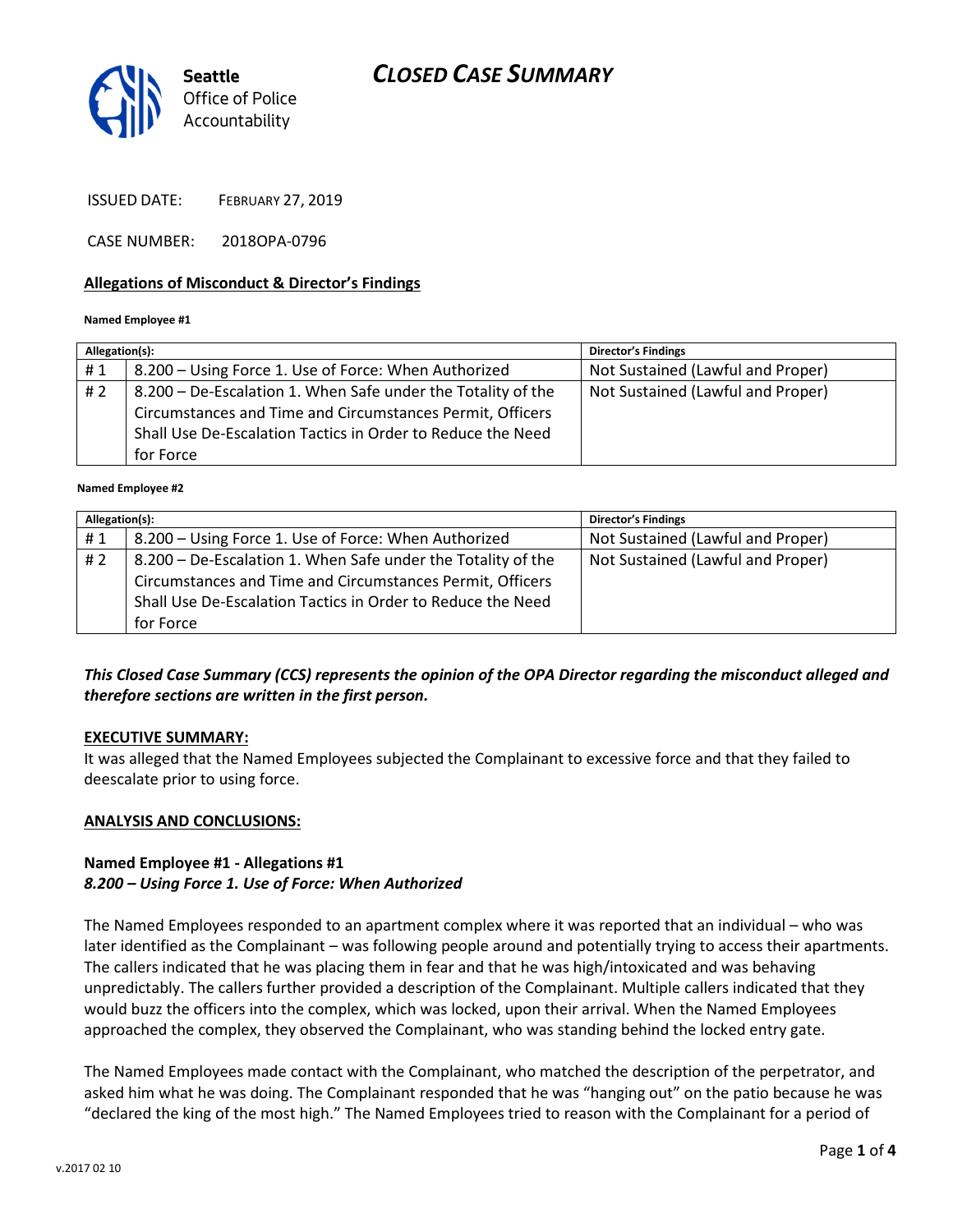

Seattle Office of Police Accountability

# CLOSE CASE SUMMARY

OPA CASE NUMBER: 2018OPA-0796

time and to obtain his voluntary compliance, including asking him to open the gate; however, they were unsuccessful. The Named Employees then used the intercom to obtain entry and were buzzed in by one of the residents. Named Employee #2 (NE#2) tried to open the gate, but the Complainant prevented the officers from entering. NE#2 was ultimately able to force entry.

At that point, the Named Employees believed that they had probable cause to arrest the Complainant for both trespass and obstruction. They made the decision to take the Complainant into custody and went hands-on, grabbing the Complainant's arms. The Complainant tried to pull away from them and the Named Employees made the decision to take the Complainant down to the ground. They did so by first pulling him downwards and then maneuvering him onto his stomach. At that time, the Complainant was actively resisting the Named Employees and pushing back on them in an attempt to get up. The Named Employees further reported that he repeatedly kicked at NE#1 and engaged in assaultive behavior. In order to prevent him from further doing so, NE#2 recounted that he kneed the Complainant twice in the side and punched the Complainant once in the triceps. NE#1 reported that he used one knee strike. He stated that he did so in order to prevent the Complainant from continuing to kick him.

The force used allowed the Named Employees to secure the Complainant's person, to prevent further resistance, and to place him into handcuffs. A supervisor screened the incident and the Complainant made allegations suggesting an excessive force claim. These allegations included that the Named Employees purportedly "beat up on" the Complainant, that they twisted his arms and head, and that they bashed his head into the ground. This OPA investigation ensued.

SPD Policy 8.200(1) requires that force used by officers be reasonable, necessary and proportional. Whether force is reasonable depends "on the totality of the circumstances" known to the officers at the time of the force and must be balanced against "the rights of the subject, in light of the circumstances surrounding the event." (SPD Policy 8.200(1).) The policy lists a number of factors that should be weighed when evaluating reasonableness. (See id.) Force is necessary where "no reasonably effective alternative appears to exist, and only then to the degree which is reasonable to effect a lawful purpose." (Id.) Lastly, the force used must be proportional to the threat posed to the officer. (Id.)

At the time the Named Employees used force, they had probable cause to arrest the Complainant. When the Complainant refused to comply with their orders and physically resisted their attempts to take him into custody, the Named Employees were allowed to use force to effectuate the arrest. Moreover, when the Complainant continued to struggle against the Named Employees while on the ground, including by kicking NE#1 and trying to get up, the Named Employees were permitted to use intermediate force to prevent him from doing so and to eliminate the ongoing threat that he posed. This force was consistent with both policy and the Named Employees' training. As such, I find that the force used was both reasonable and necessary. I further find that the level of force used was proportional to the Complainant's resistance. Notably, the Complainant assaulted both officers. Accordingly, I find that the use of knee strikes and a punch was appropriate under the circumstances of this case.

For the above reasons, I recommend that this allegation be Not Sustained – Lawful and Proper.

Recommended Finding: Not Sustained (Lawful and Proper)

Named Employee #1 - Allegations #2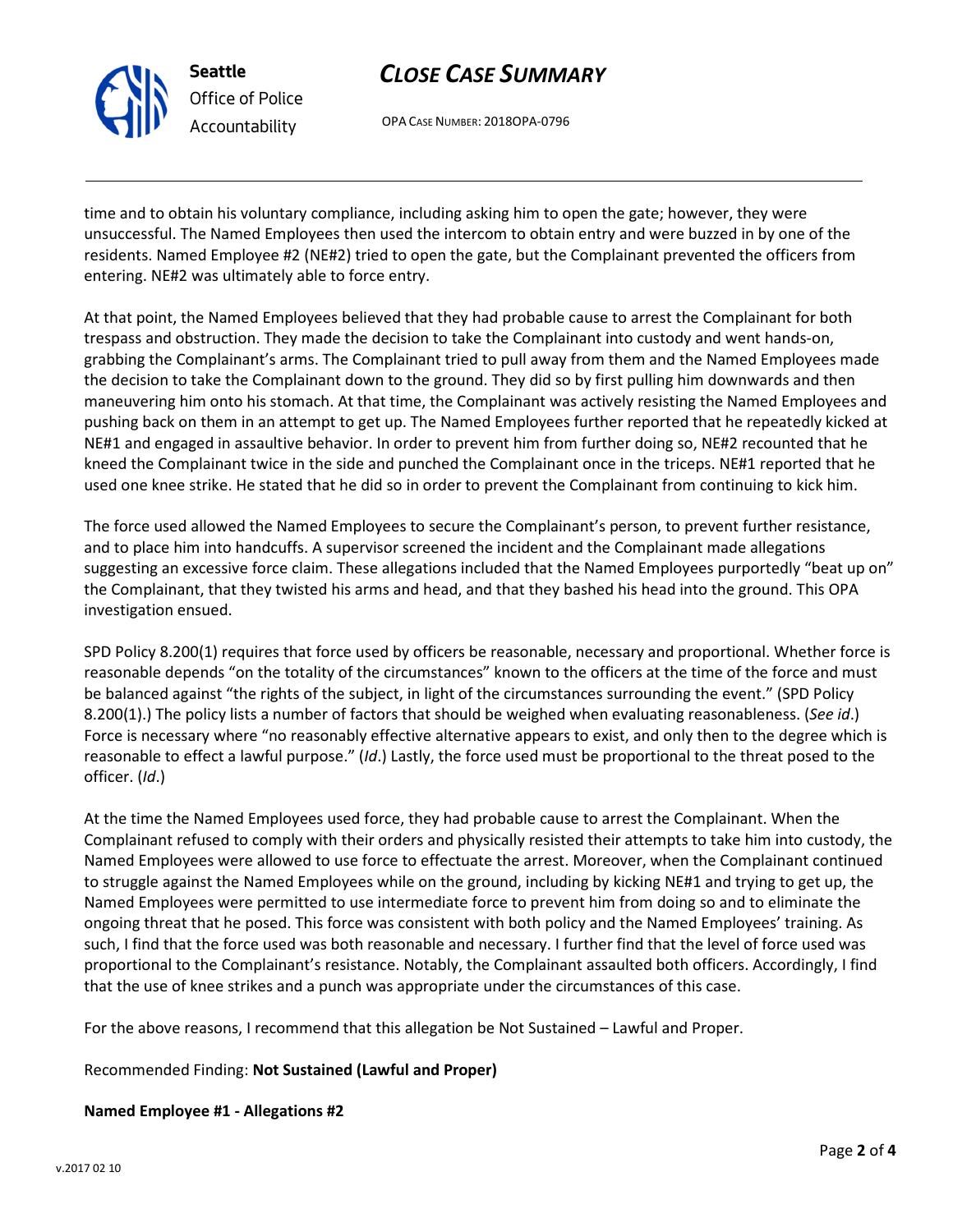# CLOSE CASE SUMMARY

OPA CASE NUMBER: 2018OPA-0796

### 8.200 – De-Escalation 1. When Safe under the Totality of the Circumstances and Time and Circumstances Permit, Officers Shall Use De-Escalation Tactics in Order to Reduce the Need for Force

It was alleged that the Named Employees may have failed to de-escalate prior to using force. "De-escalation tactics and techniques are actions used by officers, when safe and without compromising law enforcement priorities, that seek to minimize the likelihood of the need to use force during an incident and increase the likelihood of voluntary compliance." (SPD Policy 8.100-POL-1.)

The policy further instructs that: "When safe and feasible under the totality of circumstances, officers shall attempt to slow down or stabilize the situation so that more time, options and resources are available for incident resolution." (Id.) Officers are also required, "when time and circumstances permit," to "consider whether a subject's lack of compliance is a deliberate attempt to resist or an inability to comply based on factors" such as "mental impairment…drug interaction…[and/or] behavioral crisis." (Id.) These mental and behavioral factors should be balanced by the officer against the facts of the incident "when deciding which tactical options are the most appropriate to bring the situation to a safe resolution." (Id.)

The policy gives several examples of de-escalation, which include: mitigating the immediacy of the threat to give officers time to use extra resources and to call more officers or specialty units; and increasing the number of officers on scene to thus increase the ability to use less force. (Id.) Other examples of de-escalation include, but are not limited to:

- Placing barriers between an uncooperative subject and officers;
- Containing the threat;

Seattle

Office of Police Accountability

- Decreasing exposure to the potential threat by using distance, cover and concealment;
- Avoidance of physical confrontation unless immediately necessary to protect someone or stop dangerous behavior;
- Using verbal techniques, such as "Listen and Explain with Equity and Dignity" (LEED) to calm an agitated subject and promote rational decision making;
- Calling extra resources, including CIT officers and officers equipped with less-lethal tools; and
- Using "any other tactics and approaches that attempt to achieve law enforcement objectives by gaining the compliance of the subject.

(Id.) De-escalation is inarguably a crucial component of the Department's obligations under the Consent Decree; however, it is not purposed to act as an absolute bar to enforcing the law when necessary. That being said, where officers fail to fully de-escalate and instead act in a manner that increases the need for force and the level of force used, such conduct is inconsistent with the Department's policy and expectations.

Based on my review of the evidence, I find that, prior to using force, the Named Employees attempted to communicate with the Complainant for a period of time but were unsuccessful in gaining his voluntary compliance. I further conclude that, at the time the Named Employees made the decision to use force, further de-escalation was no longer safe or feasible. At that point, the Named Employees were aware that the Complainant had committed multiple crimes, which included following residents throughout the complex and trying to gain access to their apartments. Several of these residents had informed the police that they were alarmed and felt threatened by the Complainant's conduct. Once it became clear that the Complainant was not going to cooperate, the Named